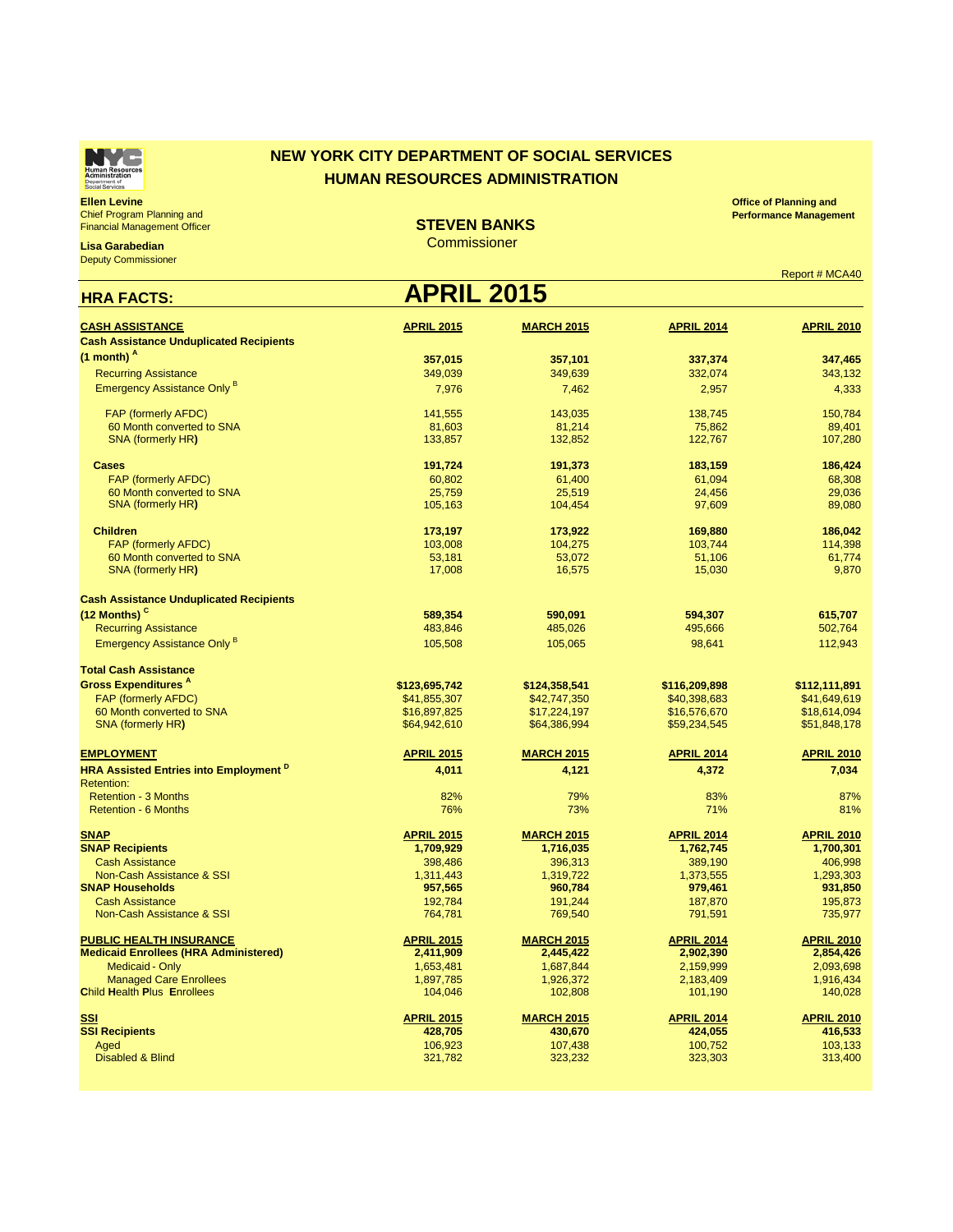| <b>CHILD SUPPORT ENFORCEMENT</b>                                          | <b>MARCH 2015</b>    | FEBRUARY 2015        | <b>MARCH 2014</b> | <b>MARCH 2010</b> |
|---------------------------------------------------------------------------|----------------------|----------------------|-------------------|-------------------|
| <b>Total Cases (With Orders)</b>                                          | 282,045              | 282,190              | 284.243           | 295,947           |
| <b>CA Support Cases</b>                                                   | 32.346               | 32,306               | 31,363            | 34.592            |
| <b>NCA Support Cases</b>                                                  | 249,699              | 249,884              | 252,880           | 261,355           |
| <b>Total Collections - \$000</b>                                          | 68,463               | 57,017               | 63,437            | 56,535            |
| <b>HOMELESSNESS:</b>                                                      | <b>FEBRUARY 2015</b> | <b>JANUARY 2015</b>  | <b>MARCH 2014</b> | <b>MARCH 2010</b> |
| <b>PREVENTION or DIVERSIONE</b>                                           |                      |                      |                   |                   |
| <b>Households Serviced</b>                                                | 5,320                | 6,710                | 6,174             | 8,984             |
| <b>Successful Interventions</b><br><b>Homeless Households Serviced</b>    | 95.40%               | 97.76%               | 93.53%            | 94.90%            |
|                                                                           | 1,220                | 1,117                | 1,393             | 2,142             |
| Diverted: by HRA at PATH                                                  | 17.45%               | 19.06%               | 34.38%            | 22.40%            |
| <b>EMERGENCY &amp; INTERVENTION</b>                                       | <b>MARCH 2015</b>    | FEBRUARY 2015        | <b>MARCH 2014</b> | <b>MARCH 2010</b> |
| <b>SERVICES</b><br><b>Office of Domestic Violence:</b>                    |                      |                      |                   |                   |
| Average Number of Families Served per Day                                 | 784                  | 785                  | 733               | 790               |
| Nonresidential Program Active Caseload                                    | 3,510                | 3.492                | 3,581             | 2.658             |
|                                                                           |                      |                      |                   |                   |
| <b>HASA</b>                                                               | <b>MARCH 2015</b>    | FEBRUARY 2015        | <b>MARCH 2014</b> | <b>MARCH 2010</b> |
| <b>Total HASA Cases</b>                                                   | 31,831               | 31,867               | 31,905            | 31,330            |
| <b>Family Cases</b>                                                       | 3,638                | 3,658                | 3,792             | 4,480             |
| <b>Single Cases</b>                                                       | 28,193               | 28,209               | 28,113            | 26,850            |
| <b>Homemaker Cases</b>                                                    | 97                   | 98                   | 114               | 280               |
| <b>Rental Assistance/Housing Cases</b>                                    | 26,793               | 26,852               | 26.778            | 25.168            |
| <b>HOME CARE</b>                                                          | <b>MARCH 2015</b>    | <b>FEBRUARY 2015</b> | <b>MARCH 2014</b> | <b>MARCH 2010</b> |
| <b>Total Home Care Cases</b>                                              | 123,005              | 122,580              | 115,752           | 84,990            |
| <b>Total Home Attendant Cases</b>                                         | 3,593                | 3,523                | 3.443             | 38,216            |
| <b>Housekeeper Cases</b>                                                  | 1,107                | 1,056                | 960               | 5.376             |
| Long Term Home Health Care Cases                                          | 156                  | 169                  | 501               | 14,444            |
| <b>Managed Long Term Care</b>                                             | 118,149              | 117,832              | 110,848           | 26,954            |
| <b>ADULT PROTECTIVE SERVICES</b>                                          | <b>MARCH 2015</b>    | FEBRUARY 2015        | <b>MARCH 2014</b> | <b>MARCH 2010</b> |
| <b>Referrals Received</b>                                                 | 2.092                | 1.927                | 2.116             | 1.780             |
| <b>Assessment cases</b>                                                   | 3,884                | 3,682                | 3,765             | 3,611             |
| <b>Undercare Cases</b>                                                    | 6,621                | 6,479                | 5,385             | 6,107             |
| <b>DIVISION OF VOLUNTARY &amp; PROPRIETARY</b><br><b>HOMES FOR ADULTS</b> | <b>MARCH 2015</b>    | FEBRUARY 2015        | <b>MARCH 2014</b> | <b>MARCH 2010</b> |
| <b>Total Supportive Housing Beds</b>                                      | 13,705               | 13,705               | 13,643            | 13.214            |

Source: New York City Human Resources Administration,

Office of Planning and Performance Management, MAY, 2015.

For more detailed information call (929) 221-7038

<sup>^</sup> Prior to June 2013, some "60 Month Converted" cases that were changed by New York State programming directives to the Family Assistance category continued to be reported as 60<br>Month Converted cases. Beginning in June **total persons are not affected by the recategorization, the changes do not permit May to June 2013 and year to year comparisons between the three case types.** 

**B Emergency Assistance excludes the category "Safety Net Emergency Assistance" due to systems limitations**

<sup>C</sup> Cash Assistance Recipients Unduplicated (12 months) reports the unduplicated number of recipients of Cash Assistance within the current and previous 11 months and allows for a **more precise representation of the total number of recipients served by HRA over time.**

<sup>D</sup> As of January 2014, the indicator HRA Assisted Entries into Employment replaced the prior indicator for reporting Job Placements. The new indicator only reports entries into<br>employment for recipients who participated i

**<sup>E</sup> Beginning February 2015, all data for Homelessness: Prevention or Diversion will be published with a two month lag. This is due to the increase in service volume which requires more time for the program to collect, analyze and report data.**